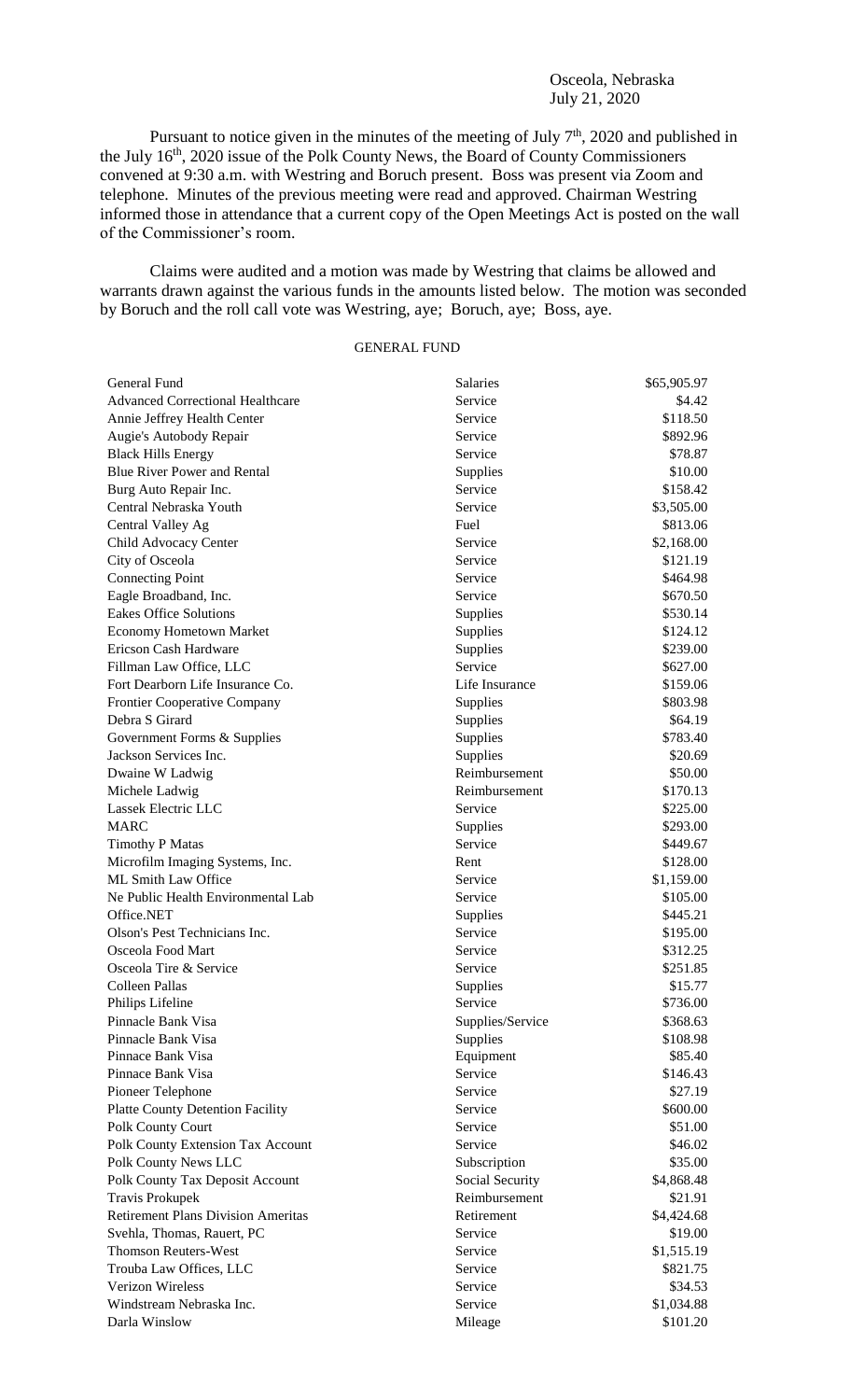## ROAD FUND

| Road Fund                                   | Salaries                      | \$27,410.29  |
|---------------------------------------------|-------------------------------|--------------|
| <b>Anderson Service</b>                     | Service                       | \$1,430.24   |
| <b>Black Hills Energy</b>                   | <b>Utilities</b>              | \$52.10      |
| Central Valley Ag                           | Fuel                          | \$322.80     |
| City of Stromsburg                          | <b>Utilities</b>              | \$132.21     |
| Dale R Johnson Enterprises                  | Gravel & Barrow               | \$20,096.78  |
| Eagle Broadband, Inc.                       | Service                       | \$66.12      |
| Fort Dearborn Life Insurance Co.            | Life Insurance                | \$82.56      |
| Frontier Cooperative Company                | Supplies                      | \$831.83     |
| <b>Island Supply Welding Company</b>        | Supplies                      | \$68.40      |
| John Deere Financial                        | Service/Supplies              | \$53.64      |
| Johnson Sand & Gravel Co. Inc.              | Gravel & Barrow               | \$8,707.55   |
| Marjorie Johnson                            | Supplies                      | \$19,206.00  |
| NMC, Exchange LLC                           | Service                       | \$4,222.19   |
| Overland Sand & Gravel                      | Gravel & Barrow               | \$48,551.57  |
| Pinnacle Bank-Visa                          | Supplies                      | \$510.38     |
| Polk Light & Water                          | Service                       | \$103.30     |
| Polk Service & Repair Inc.                  | Service                       | \$38.70      |
| Polk County Tax Deposit Account             | Social Security               | \$2,060.94   |
| <b>Retirement Plans Division Ameritas</b>   | Retirement                    | \$1,732.42   |
| Sapp Bros. Petroleum, Inc.                  | Supplies                      | \$5,167.80   |
| <b>Truck Center Companies</b>               | Service                       | \$2,788.61   |
| <b>Verizon Wireless</b>                     | Service                       | \$69.76      |
| Windstream Nebraska Inc.                    | Service                       | \$56.65      |
|                                             | <b>SENIOR SERVICES FUND</b>   |              |
| Eagle Broadband, Inc.                       | Service                       | \$291.00     |
| STR, LLC                                    | Rent                          | \$200.00     |
|                                             | <b>INHERITANCE TAX FUND</b>   |              |
|                                             |                               |              |
| Shelia Cermak                               | Mileage                       | \$146.34     |
| DAS State Accounting-Central Finance        | Service                       | \$591.82     |
| Marshall & Swift/Boeckh, LLC                | Service                       | \$656.20     |
|                                             | 911 EMERGENCY MANAGEMENT FUND |              |
| Windstream Nebraska Inc.                    | Service                       | \$983.58     |
|                                             |                               |              |
|                                             | <b>HIGHWAY BOND FUND</b>      |              |
| A & R Construction                          | Service                       | \$172,805.21 |
|                                             | <b>WEED FUND</b>              |              |
| <b>Black Hills Energy</b>                   | Service                       | \$23.23      |
| James Carlson                               | Reimburse                     | \$80.00      |
| <b>Constellation Newenergy Gas Division</b> | Service                       | \$8.05       |
|                                             |                               |              |

The Board approved the collateral pledged by Polk County banks and held in custody by the County Treasurer.

A motion was made by Boruch to approve the substitution of pledged collateral requested by Cornerstone Bank. The motion was seconded by Westring and the roll call vote was Boruch, aye; Westring, aye; Boss, aye.

The following fees for the month of June were earned by the various offices and submitted to the County Treasurer. County Treasurer receipts show fees earned were credited to the appropriate county funds.

Jodie L. Roberts, Clerk of Dist. Court \$348.00